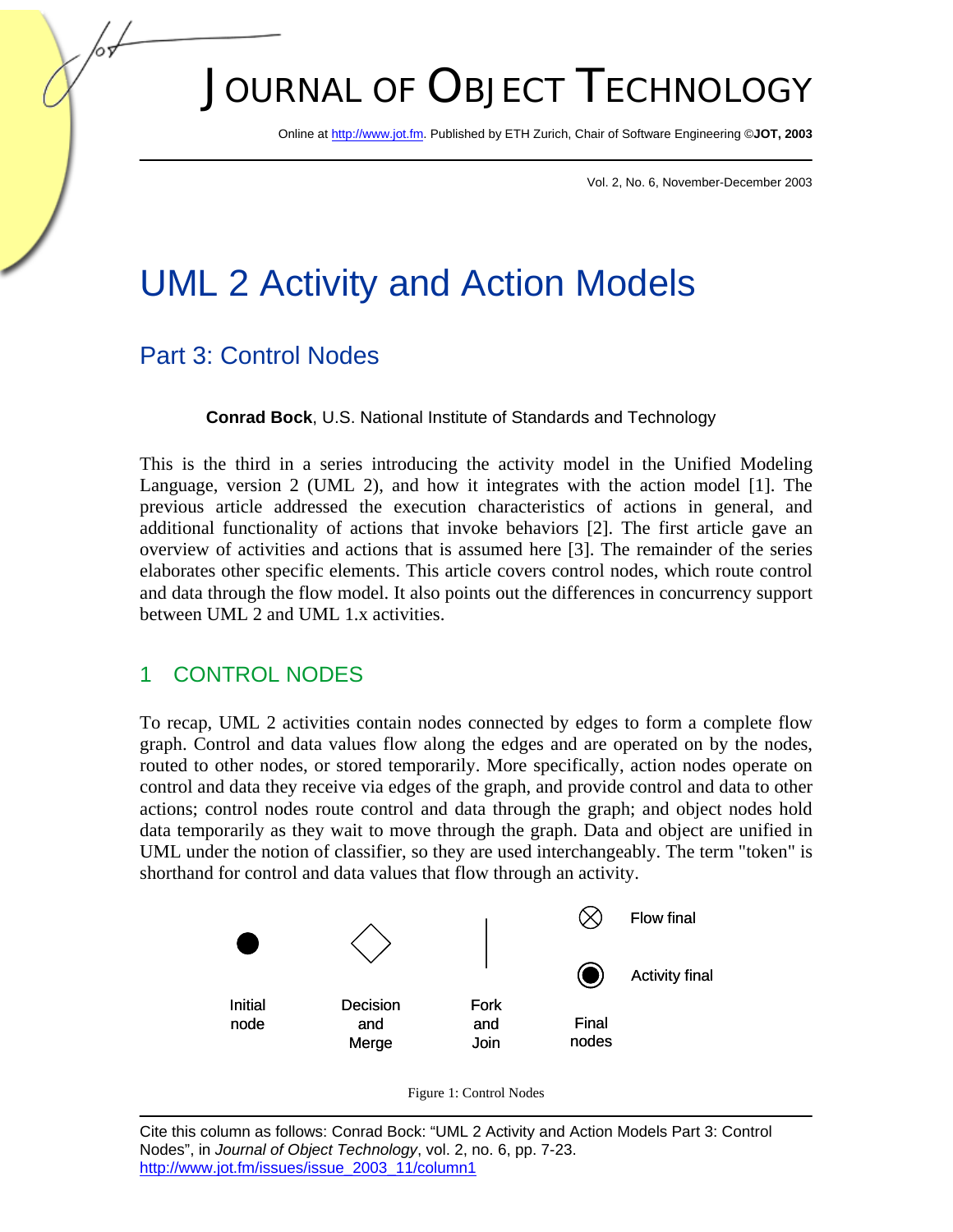There are seven kinds of control node, with five notations, as shown in Figure 1. Contrary to the name, control nodes route both control and data/object flow. Each of them is described in the sections below.

#### 2 INITIAL NODES

Flow in an activity starts at initial nodes. They receive control when an activity is started and pass it immediately along their outgoing edges. No other behavior is associated with initial nodes in UML. Initial nodes cannot have edges coming into them. For example, in Figure 2, when the DELIVER MAIL activity is started, a control token is placed on the initial node, notated as a filled circle, and immediately flows along to start the GET MAIL action.





An activity can contain more than one initial node. A single control token is placed in each one when the activity is started, initiating multiple flows. It might be clearer to use one initial node connected to a fork node to initiate multiple flows simultaneously (see section 5), but this is up to the modeler. Other ways to start flows in an activity will be discussed later in the series.

If an initial node has more than one outgoing edge, only one of the edges will receive control, because initial nodes cannot copy tokens as forks can (see section 5). In principle, the edges coming out of initial nodes can have guards and the semantics will be identical to a decision node (see next section). For convenience, initial nodes are excepted from the general rule that control nodes cannot hold tokens waiting to move downstream, if it happens that all the guards fail. In general, it is clearer to use explicit decision points and object nodes than to depend on these fine points of initial nodes.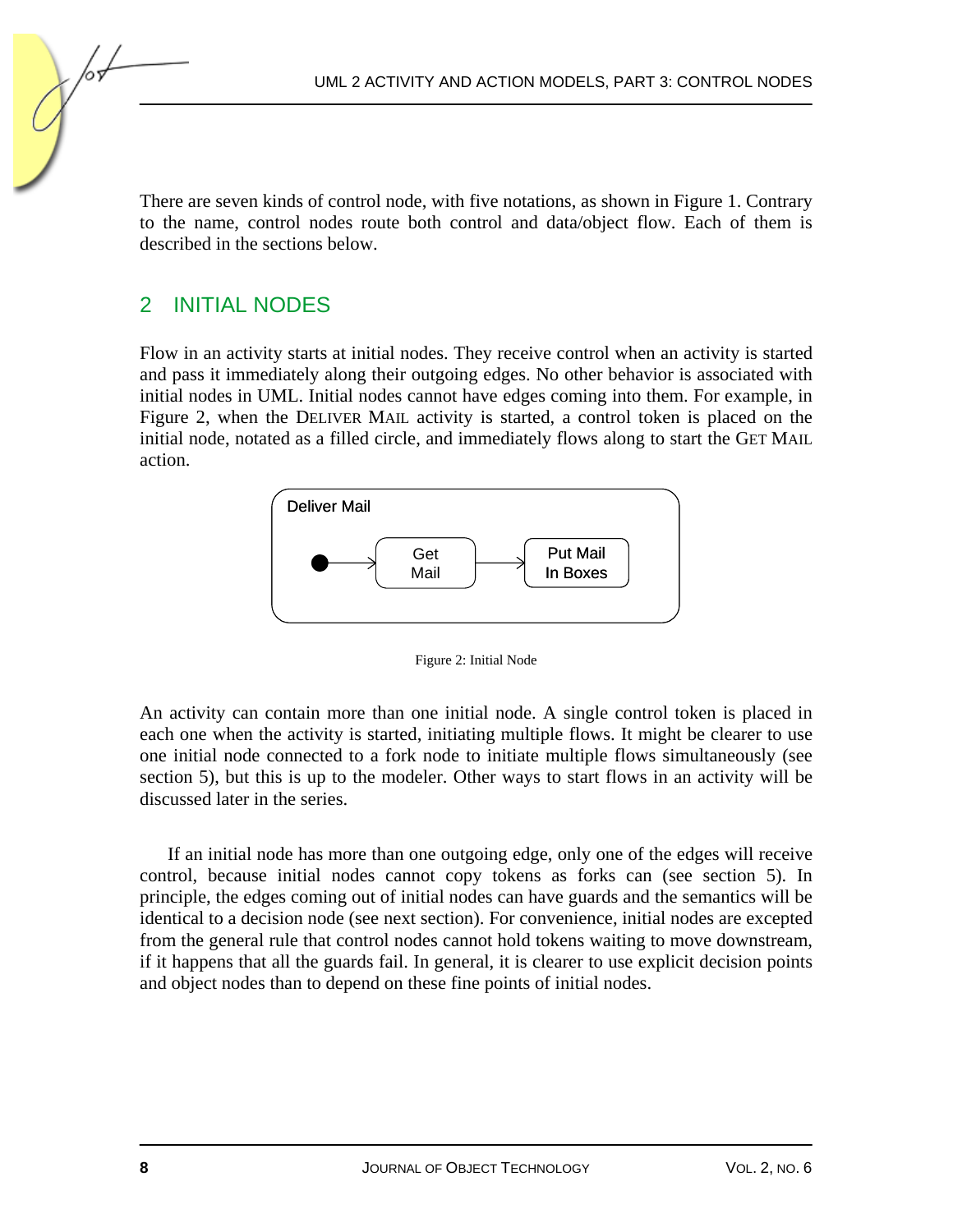#### 3 DECISION NODES

Decision nodes guide flow in one direction or another, but exactly which direction is determined at runtime by edges coming out of the node. Usually edges from decision nodes have guards, which are Boolean value specifications evaluated at runtime to determine if control and data can pass along the edge. The guards are evaluated for each individual control and data token arriving at the decision node to determine exactly one edge the token will traverse. For example, Figure 3 shows a decision node, notated as a diamond, choosing between flows depending on whether an order can be filled or not. Value specifications in UML 2 are often just strings interpreted in an implementationdependent way<sup>1</sup>. In this example, the modeler's intention for the strings "accepted" and "rejected" must already be understood by the implementation or defined by additional modeling. Model refinement can introduce an additional explicit behavior, such as a decision input behavior, explained below.



Figure 3: Decision Node

The order in which the above guards are evaluated is not constrained by UML, and can even be evaluated concurrently. For this reason, guards should not have side effects, to prevent implementation-dependent interactions between them. If guards are to be evaluated in order, as is typical in conditional programming constructs, then decision nodes can be chained together, one for each guard, combined with the predefined guard "else". The else guard can be used with decision nodes for a single outgoing edge to indicate that it should be traversed if all the other guards from the decision node fail.

<sup>&</sup>lt;sup>1</sup> UML 1.x more forthrightly called these "uninterpreted strings", but UML 2 value specifications can also be instance specifications, and opaque or structured. Activities use value specifications in some places and behaviors in others. Whether this is done by any consistent rationale will be addressed in finalization.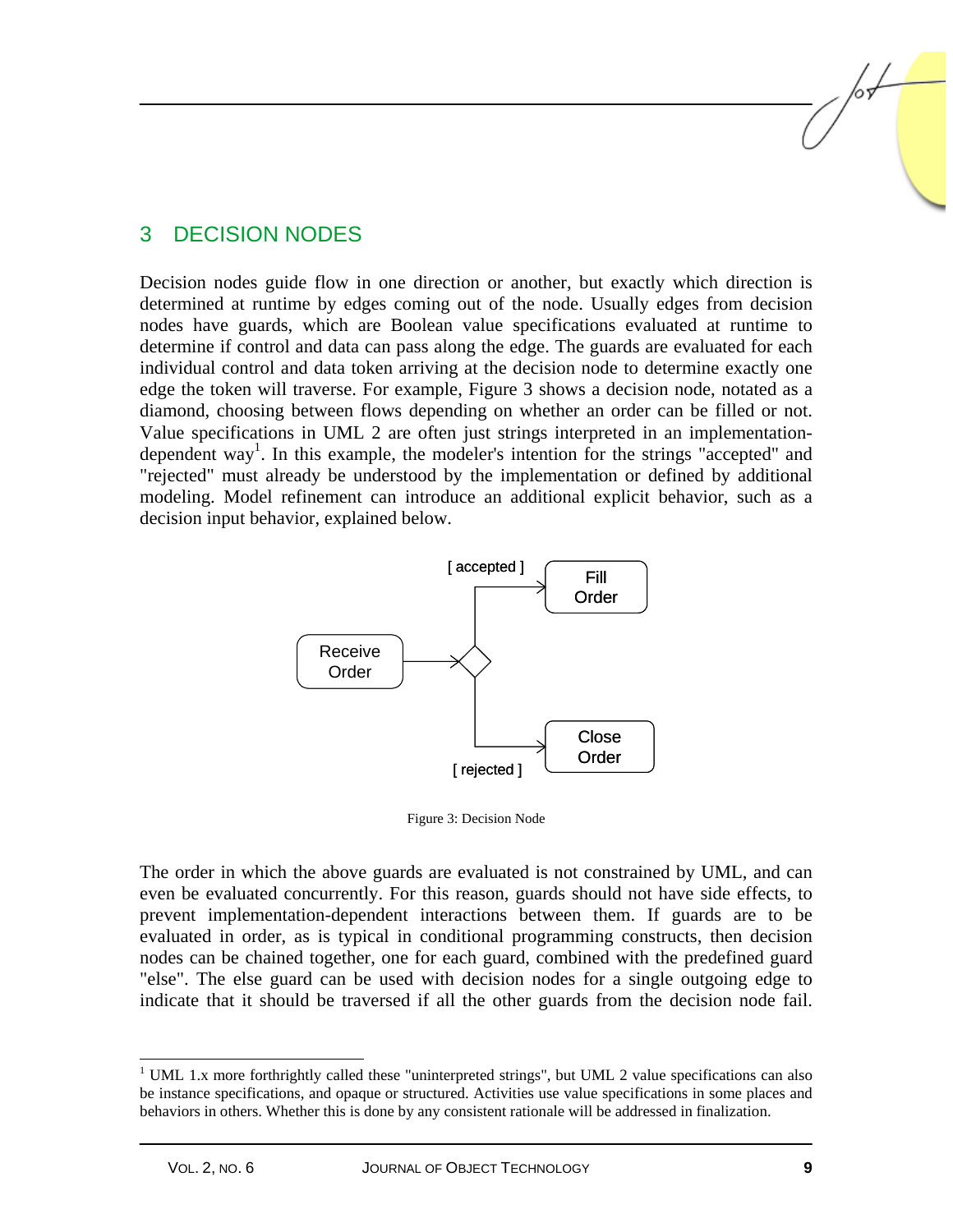Figure 4 shows an example of chained decision nodes with else guards. The CLOSE ORDER action is reached by failure of the non-else guards<sup>2</sup>.



Figure 4: Chained Decision Nodes

Since guard evaluation order is implementation-dependent, the modeler should also arrange that only one guard succeed, otherwise there will be race conditions among them. It is up to the implementation whether to finish evaluating guards after one is found that succeeds. In theory, all the guards might succeed at one time, in which case the semantics is not defined<sup>3</sup>. If all the guards fail, then the failing control or data token remains at the object node it originally came from, since control nodes cannot hold tokens waiting to move downstream, as object nodes can. Token queuing is discussed later in the series.

If the guards involve a repeated calculation of the same value, a behavior on the decision node can determine this value once for each token arriving at the decision node, and then provide it to the outgoing guards for testing. For example, Figure 5 shows a decision input behavior IS ORDER ACCEPTABLE providing a Boolean result tested by the outgoing guards<sup>4</sup> (the curved arrow is not part of UML notation, see earlier articles on inputs and outputs of actions and activities). Each order arriving at the decision node is passed to Is ORDER ACCEPTABLE before guards are evaluated on the outgoing edges<sup>5</sup>. The

 $2^2$  Conditional constructs can also be modeled with a CONDITIONALNODE. This is one of the aspects of activities for modeling programming language constructs. These will be covered later in the series.

 $3$  See discussion of undefined semantics in section 6 of the second article [2].

<sup>&</sup>lt;sup>4</sup> An alternate notation is { decisionInput = Is Order Acceptable } placed near the decision node.

<sup>&</sup>lt;sup>5</sup> Object flow edges are usually distinguished from control edges by rectangles representing the type of object that is flowing, for example as pins on actions in Figure 5. It is a presentation option in UML to omit these rectangles as in Figure 3, for example if they are obvious to the reader or confusing to subject matter experts, while still storing the model for them in an underlying UML repository. Special views such as this are a way activities support a wide range of the development cycle, from process sketching to executable program specifications. Model refinement is another technique, which refers to multiple models for the same process existing over time, linked in a progression as detail is added. For example, a subject matter expert might draw a diagram like Figure 3 without pins, and a more UML-knowledgeable modeler might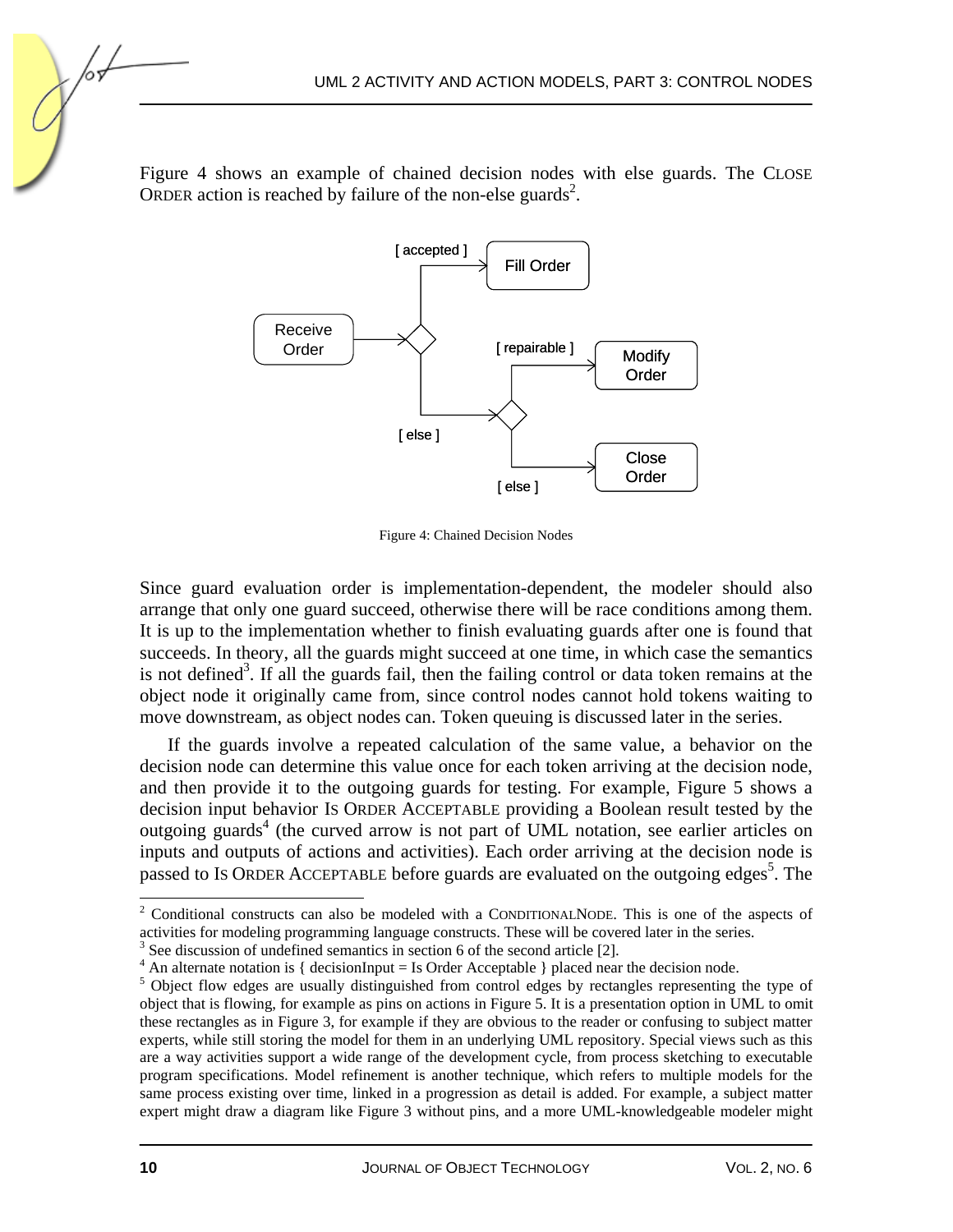output of the behavior is available to the guards, in an implementation-dependent way, as with all value specifications (see footnote 1). The value specifications in Figure 5 happen to use the name of the output parameter of the decision behavior.



Figure 5: Decision Input Behavior

A repository model for part of Figure 5 is shown in Figure 6 (see first article for more about the UML repository [3]). The two anonymous object flows are separate repository elements for the two object flows coming out of the decision node. Each has an opaque expression as a guard, which are the kind of value specification that are completely implementation-interpreted. Each object flow targets its own separate anonymous input pin, each of which provide input to their respective behaviors, one for each direction of flow from the decision $6$ .

 $\overline{a}$ 

add them later. A record of refinements can be kept using the upcoming Query, View, and Transformation technology [4]. This is a simple example of the general problem of recording design evolution, to ensure that the end product fulfills the original requirements, as in systems engineering for manufacturing [5]. 6

<sup>&</sup>lt;sup>6</sup> The current UML specification implies that decision input behaviors only apply to data tokens, but does not explicitly restrict them to that. This is to be clarified in finalization. A decision input behavior for control flow can in principle have no parameters and return a value based on other data, such as available from the host object of the entire activity. The host object is retrieved with the action READSELFACTION. In general, if a behavior requires information that cannot be retrieved from values provided by its input parameters, it can use READSELFACTION. This action is discussed later in the series.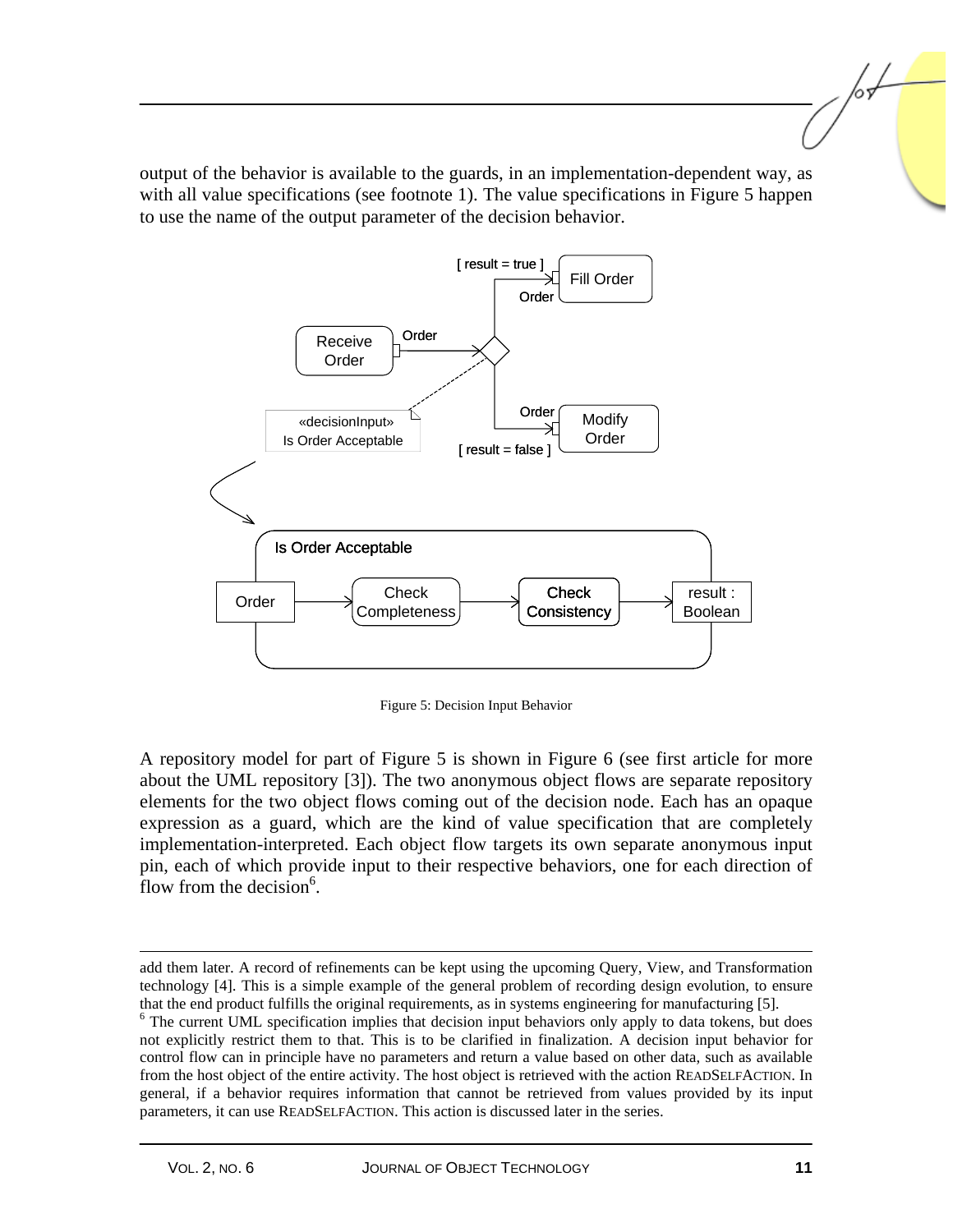

Figure 6: Repository for Part of Figure 5

Other factors besides guards can determine whether control and data can pass along an edge, and consequently which edge will be traversed out nodes, including decision nodes. Future articles will address edges and token queuing in more detail. Whatever factors are involved, the purpose of a decision node is to ensure that each control and data token arriving at the decision node traverses no more than one of the outgoing edges.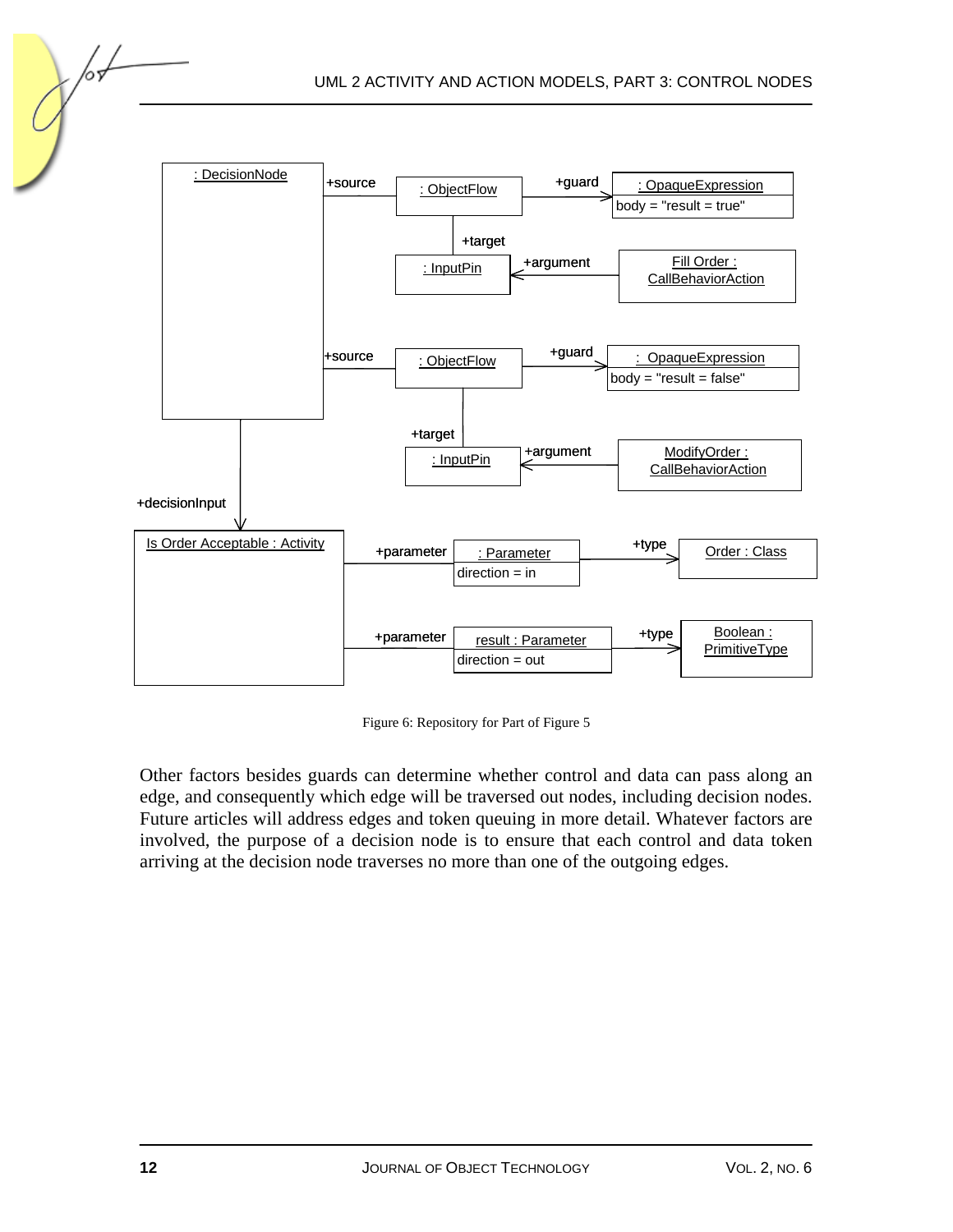#### 4 MERGE NODES

Merge nodes bring together multiple flows. All control and data arriving at a merge node are immediately passed to the edge coming out of the merge. No other behavior is associated with merge nodes in  $UML^7$ . Merge nodes have the same notation as decision nodes, but merges have multiple edges coming in and one going out, whereas it is the opposite for decision nodes. Flows coming into a merge are usually alternatives from an upstream decision node. For example, Figure 7 shows a merge node bringing two flows together to close an order. The merge is required, because if the two flows went directly into CLOSE ORDER, both flows would need to arrive before closing the order, which would never happen  $[2]^8$ . Merge can be used with concurrent flows also, see Figure 16 in section 6.



Figure 7: Merge Node with Alternate Flows

Flows from chained decision nodes can be merged more flexibly than with conditional constructs in structured programming languages. For example, Figure 8 shows two of three flows from a decision node being merged separately from the third. Flows coming out of a decision node do not need to be brought together by a merge at all. See Figure 20 in section 7.

<sup>&</sup>lt;sup>7</sup> Use join nodes for more complex semantics, see section 6.

<sup>&</sup>lt;sup>8</sup> UML 1.x activities would require only one of the transitions to arrive to start the action, as do all state machines. With UML 2 the example in the UML User Guide, Figure 19-9, is correct, whereas it was incorrect in UML 1.x [6][7].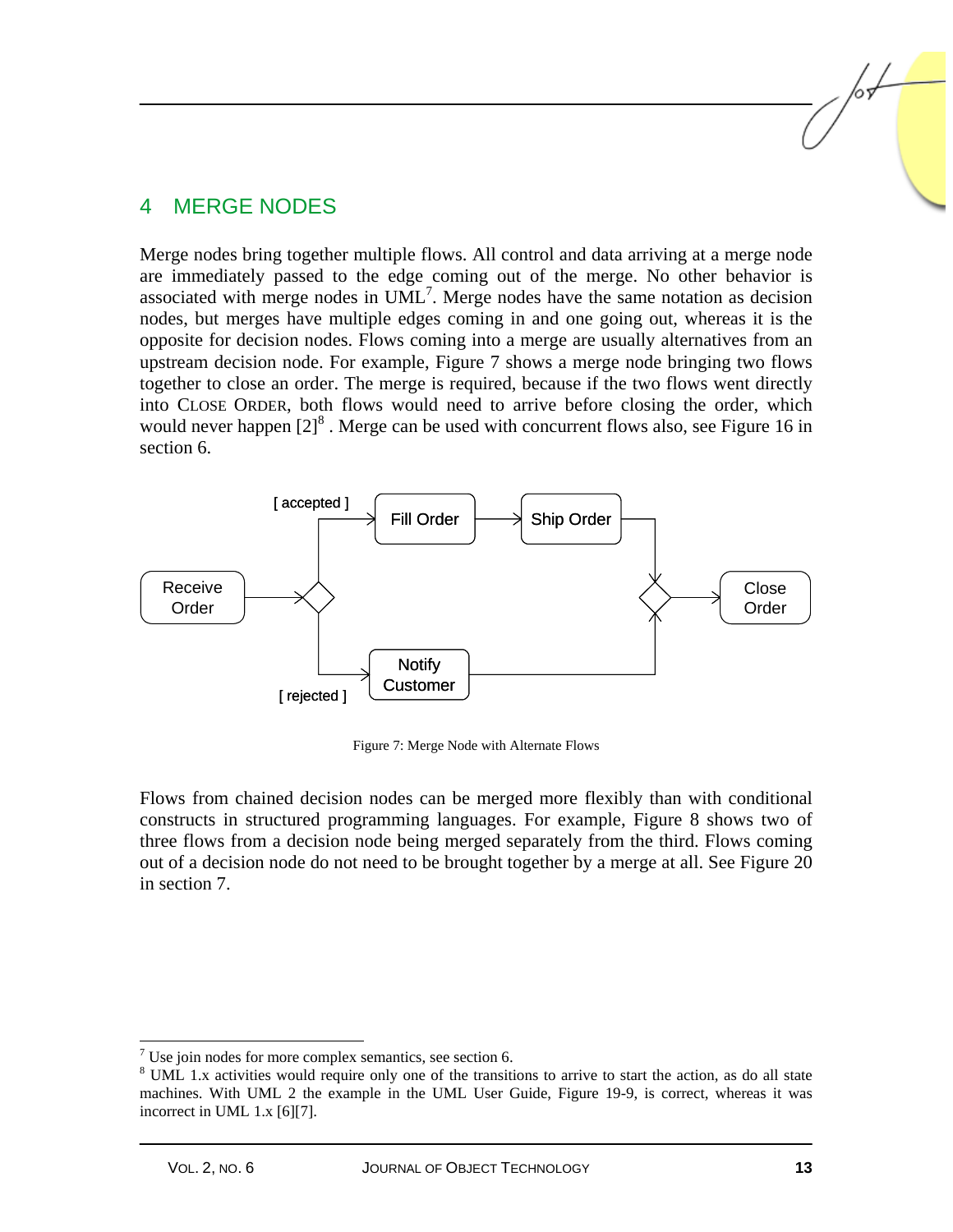

Figure 8: Merge Nodes without Nesting

Figure 9 on the left shows a shorthand notation for a merge immediately followed by a decision. It has the same effect as the separate merge and decision shown on the right. Both have the same repository model, which contains separate merge and decision nodes.



Figure 9: Merge/Decision Combination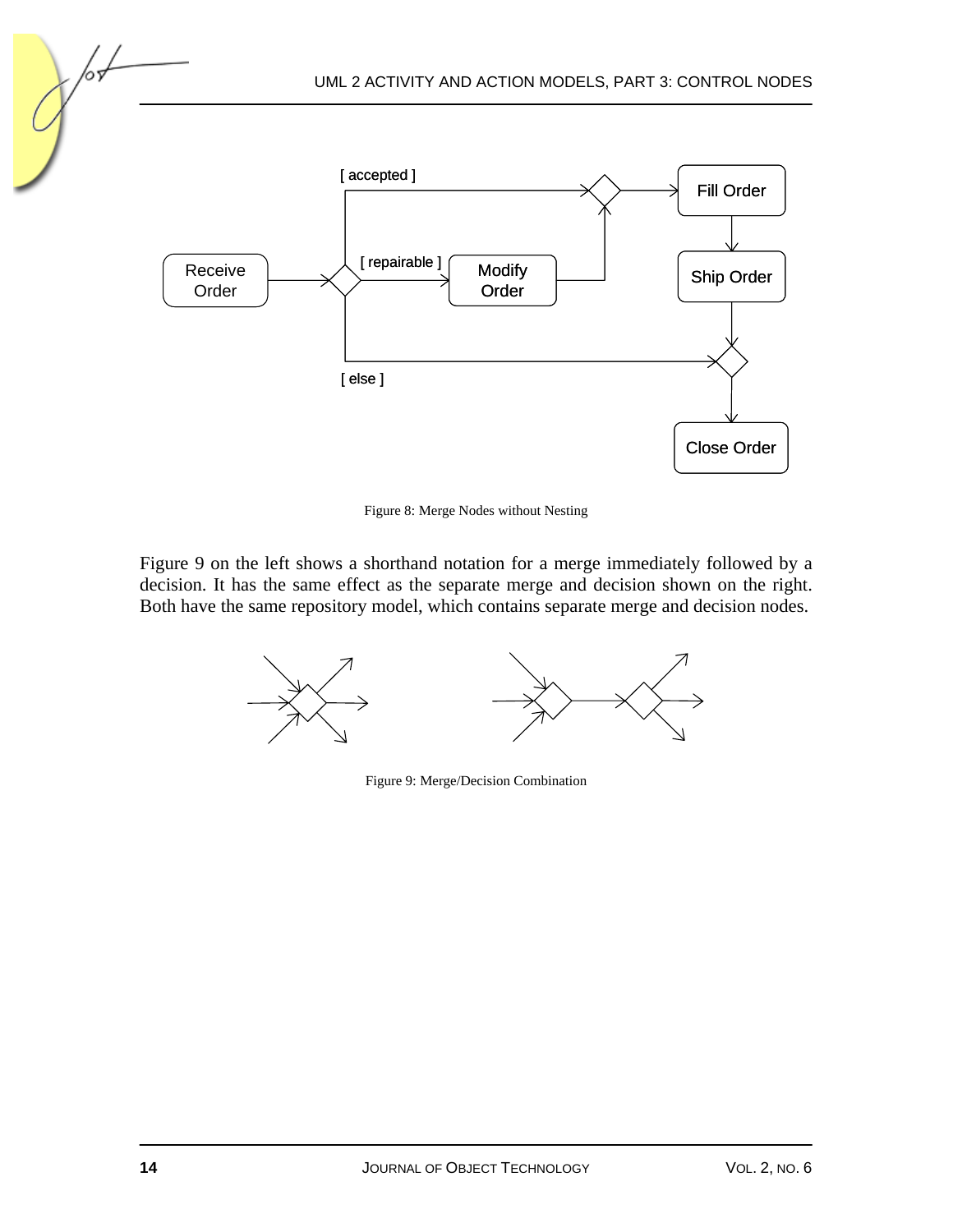#### 5 FORK NODES

Fork nodes split flows into multiple concurrent flows. Control and data arriving at a fork are duplicated across the outgoing edges. No other behavior is associated with fork nodes in UML. For example, in Figure 10 control or data tokens leaving RECEIVE ORDER are copied by the fork, notated as a line segment, and passed to FILL ORDER and SEND INVOICE simultaneously. Since object tokens are only references to objects, copying them does not duplicate the objects themselves, only the references to them. There is no synchronization of the behaviors on concurrent flows in UML 2 activities, as there are in UML 1.x activities, which are a kind of state machines. In Figure 10, the flow to SHIP ORDER can complete long before SEND INVOICE is even finished, or vice versa<sup>9,10</sup>.



Figure 10: Fork Node

The default semantics for flows coming out of an action is that they are all initiated when the action completes. This creates concurrent flows, but data outputs from actions are not copied. The action outputs a separate value for each flow. Action outputs are also placed on pins, which are a kind of object node, and consequently hold values as they wait to move downstream. See the second article for more information on action outputs [2]. In UML 1.x, data flows are based on state transitions, so only one flow is initiated when the state (action) is exited [8]. See section 6 for analogous points about action inputs.

<sup>9</sup> Concurrent or orthogonal regions in state machines are synchronized through the run-to-completion semantics, which requires that behaviors invoked by the state machine complete before a new event is pulled from the input queue. This forces actions in concurrent regions to proceed in lockstep with each other. The "do" activity on states allows events to be processed while the activity is executing, but it also allows events to interrupt the do activity, which is not usually the desired effect in flow modeling.<br><sup>10</sup> The current UML specification requires control and data tokens to either traverse all outgoing edges from

a fork or none of them. This means if the outgoing edges have guards or other characteristics that prevent tokens from moving, that none of the concurrent flows will be initiated. The intention is for outgoing edges to start concurrent flows that are not otherwise prevented. This will be addressed in finalization.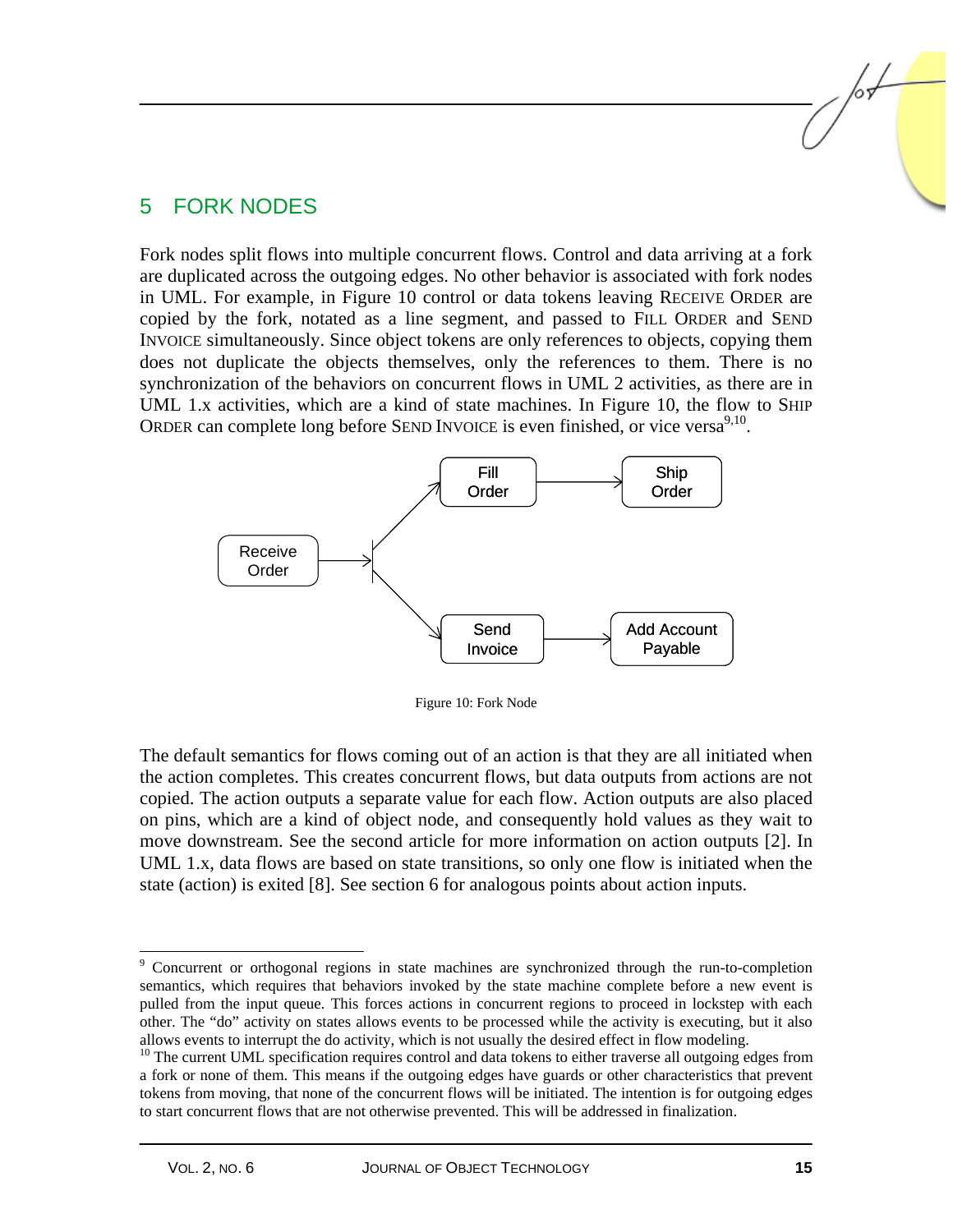## 6 JOIN NODES

Join nodes synchronize multiple flows. In the common case, control or data must be available on every incoming edge in order to be passed to the outgoing edge. Join nodes have the same notation as fork nodes, but joins have multiple edges coming in and one going out, whereas it is the opposite for fork nodes. Flows coming into a join are usually concurrent flows from an upstream fork. For example, Figure 11 shows a join node synchronizing two flows to CLOSE ORDER. Both SHIP ORDER and ADD ACCOUNT PAYABLE must complete before CLOSE ORDER can start.



Figure 11: Join Node

Join nodes take one token from each of the incoming edges and combine them according to these rules:

- 1. If all the incoming tokens are control, then these are combined into a single control token for the outgoing edge.
- 2. If some of the incoming tokens are control and others are data, then these are combined to provide only the data tokens to the outgoing edge. The control tokens are destroyed.

For example, in Figure 11 the join combines control tokens from SHIP ORDER and ADD ACCOUNT PAYABLE into one, so that CLOSE ORDER is executed once instead of twice<sup>11, 12</sup>.

 $11$  This requires one of the control tokens to be held somewhere while the other flow arrives, which is not technically possible, since control is output without pins. This will be addressed in finalization. 12 It would be useful to have the option to combine object tokens for identical objects, especially in cases

that two tokens are duplicate because they were copied by an upstream join.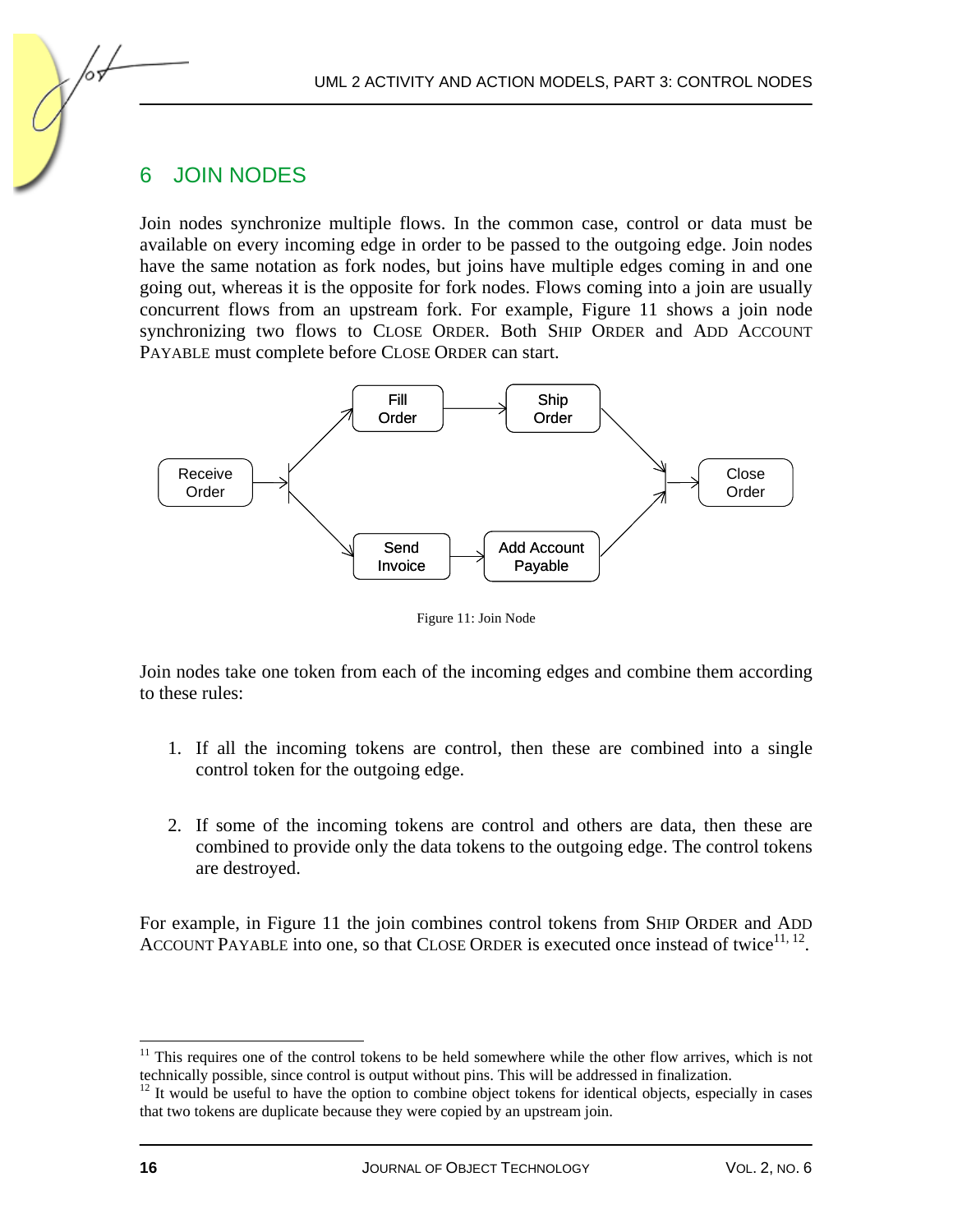The effect is the same if the join is omitted and the two flows go directly into CLOSE ORDER, because the action would wait for both of them anyway. It might be clearer to use the join, especially since UML 1.x activities would have needed only one flow to arrive, as with all state machines [8]. However, if the flows were carrying data, two tokens will be passed along the outgoing edge after synchronization, and go to a single pin in CLOSE ORDER. This would have the undesirable effect of CLOSE ORDER executing twice<sup>13</sup>, and would not even be executable if the data is of incompatible types, because they would both be directed at the same input pin (see earlier articles for explanation of pins). For example, SHIP ORDER might output a tracking record, and ADD ACCOUNT PAYABLE the new account payable, both of which are needed as input to CLOSE ORDER. In this case, the data flows should be directed to two pins on CLOSE ORDER, without the join, as shown in Figure 12. This is another example of model refinement. Figure 11 might be taken as a process sketch and refined later into Figure 12, when it is clear what inputs are needed to close an order.



Figure 12: Joining Data Flows with Pins

Modelers should ensure that joins do not depend on control or data flows that may never arrive. For example, in Figure 13 when the problem report is not a high priority, the top flow is directed to a flow final (see next section), so control will never reach the join. This is corrected in Figure 14. See equivalent diagram in Figure  $17<sup>14</sup>$ .

<sup>&</sup>lt;sup>13</sup> This actually depends on the multiplicity of the input parameter. If the input parameter multiplicity on CLOSE ORDER has a lower bound of two, it will consume both tokens coming from the join in one

 $14$  This is a good situation to use edge connectors, which are a notational technique for shortening the length of activity edge arrows, by breaking them up into a beginning and ending segment. See Figure 211 of the UML 2 specification [1].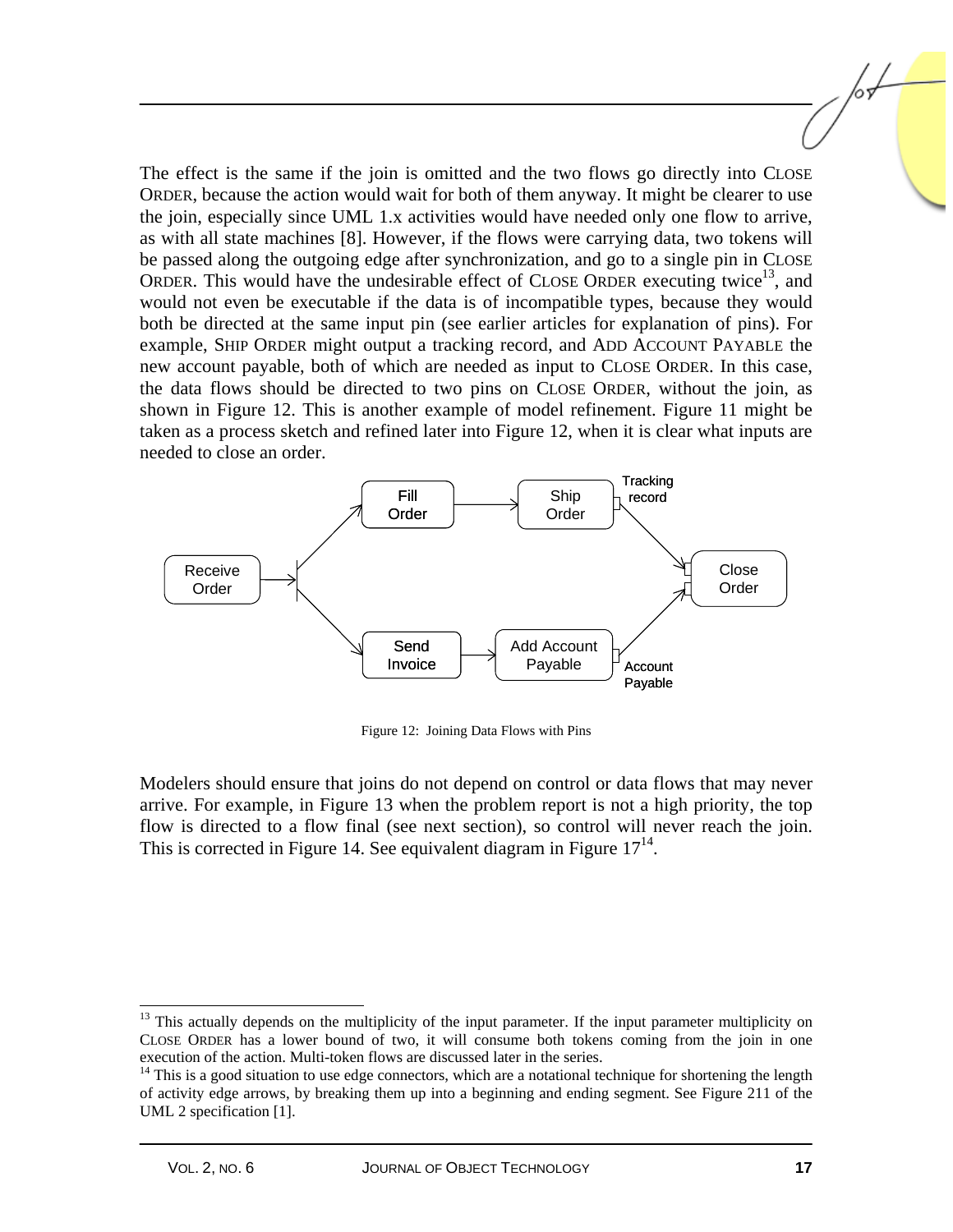

Figure 13: Join Node Anti-pattern



Figure 14: Join Node Pattern

It is not required that flows coming out of a fork be synchronized. For example, Figure 15 shows only some of the flows from a fork going to a join. The order is closed after it is shipped and invoiced, but the account payable might be monitored for a long period after that, so is not synchronized with closing the order. Concurrent flows can also be merged rather than joined, as shown in Figure 16. In this example, part inspection is serialized, while two parts can be made in parallel. The INSPECT PART action will be executed twice, once for each part arriving on concurrent flows<sup>15</sup>. This requires more than one token moving on the same flow line at one time. Multi-token flows are discussed later in the series. These are more examples of the expressiveness introduced in UML 2 activities over UML 1.x activities.

l <sup>15</sup> It is also not required for flows coming into a join to be concurrent. For example, if a loop upstream generates alternate flows to a join, the synchronized flows will occur at completely different times.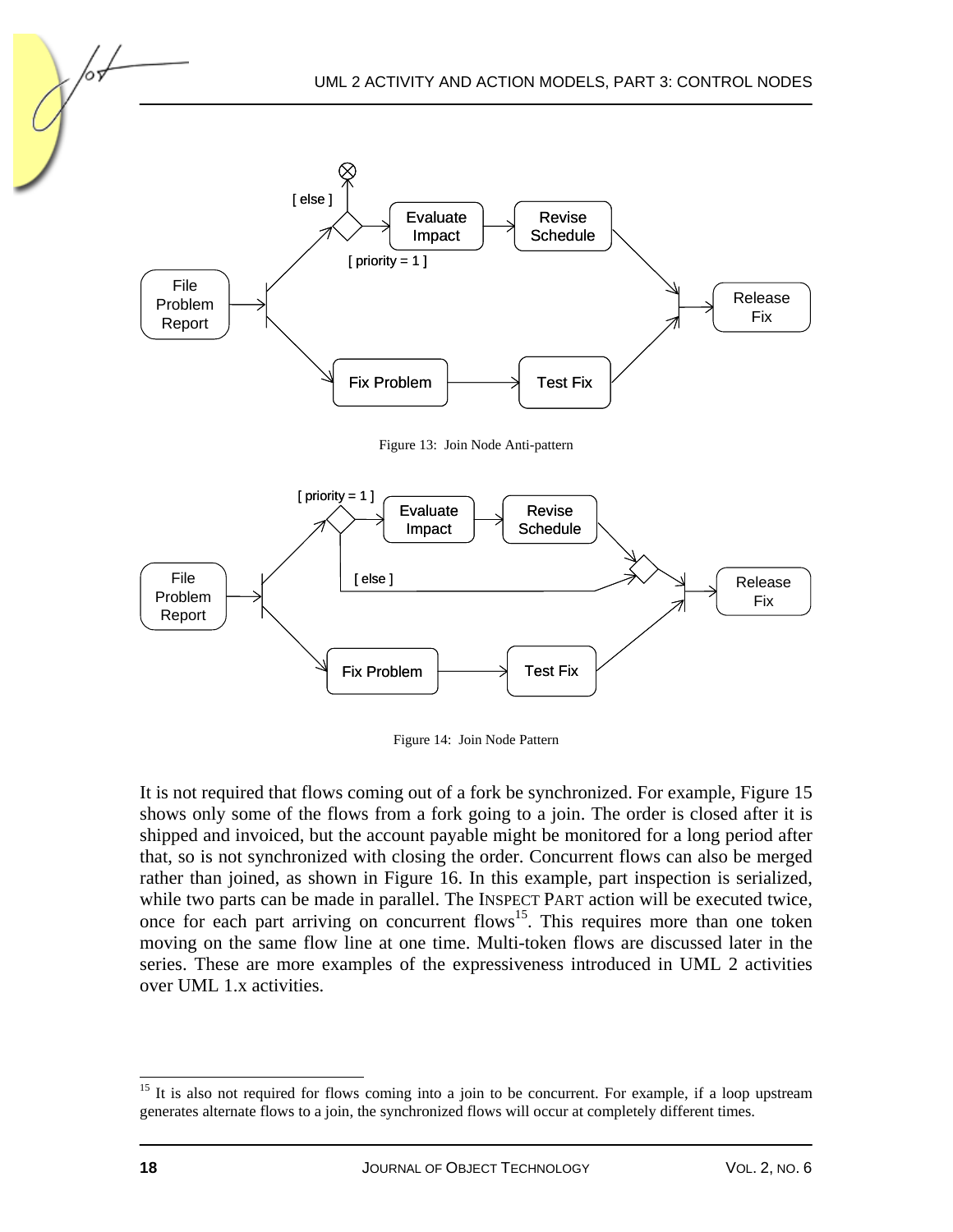

Figure 16: Fork with Merge

Modelers can specify the conditions under which a join accepts incoming control and data using a *join specification*, which is a Boolean value specification associated with join nodes. The default inherited from UML is "and", with the semantics described so far. Other join specifications can be given, using the name of the incoming edges to refer to the control or data arriving at the join. For example, Figure 17 shows an alternative to Figure 14 that substitutes a join specification for the merge node. The edges are named with single letters in this example, but can be any string.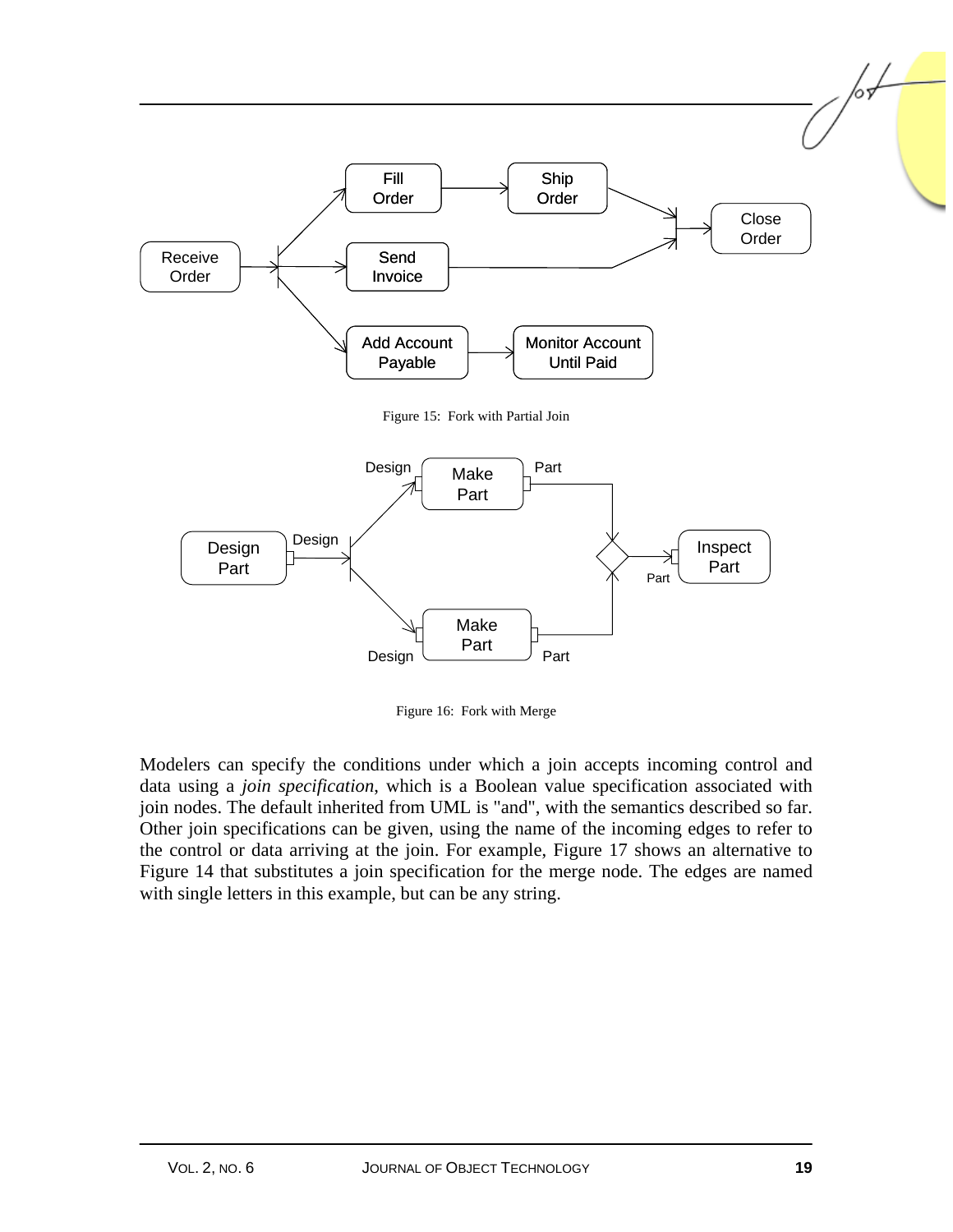

Figure 17: Join Specification

Figure 18 on the left shows a shorthand notation for a join immediately followed by a fork. It has the same effect as a separate join and fork, as shown on the right. Both have the same repository model, which contains separate join and fork nodes.



Figure 18: Join/Fork Combination

#### 7 FINAL NODES

Flow in an activity ends at final nodes. The most innocuous form is the flow final, which takes any control or data that comes into it and does nothing. Flow final nodes cannot have outgoing edges so there is no downstream effect of tokens going into a flow final, which are simply destroyed. Since object tokens are just references to objects, destroying an object token does not destroy the object. Figure 19 extends Figure 10 with flow finals at the end. Each flow could have its own flow final and the effect would be the same. Activities terminate when all tokens in the graph are destroyed, so this one will terminate when both flows reach the flow final.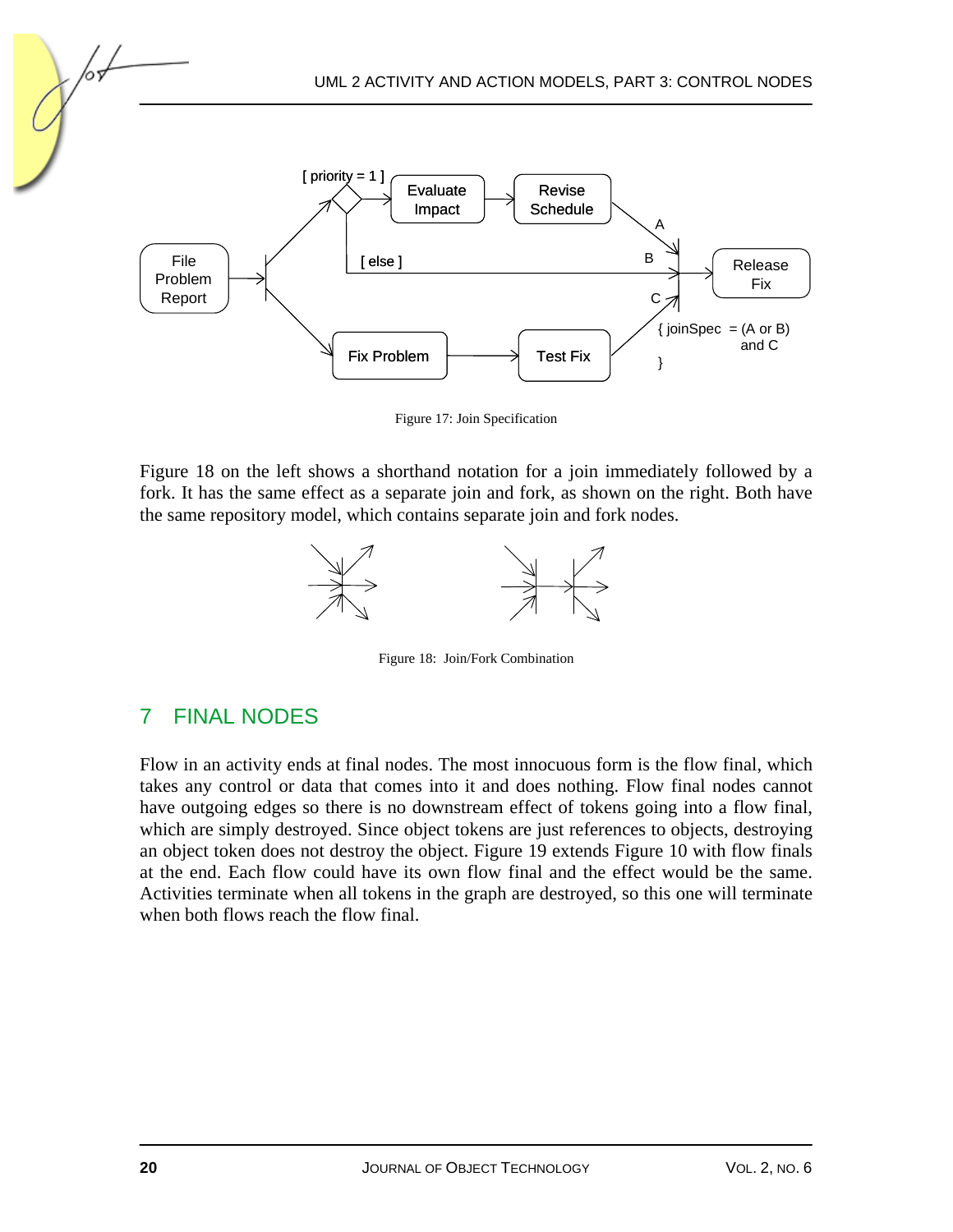

Figure 19: Flow Final Node

Activity final nodes are like flow final nodes, except that control or data arriving at them immediately terminates the entire activity. This makes a difference if more than one control or data token might be flowing in the graph at the time the activity final is reached, as in Figure 19. An activity final cannot be used instead of a flow final there because the completion of one concurrent flow would terminate the other<sup>16</sup>. In Figure 20 on the other hand, it does not matter whether a flow final or activity final is used, the execution traces are the same. Also each flow could have its own activity final on the end and the effect would be the same.



Figure 20: Activity Final Node

Figure 21 is an example where the termination functionality of activity finals is used in an intentional race between flows. This is a process for buying movie tickets by having people stand in separate lines until one gets the tickets for the group. The fastest line will produce a token to the activity final and terminate the other flow.

<sup>&</sup>lt;sup>16</sup> This can be resolved by inserting a join after SHIP ORDER and ADD ACCOUNT PAYABLE that leads to an activity final. Then the activity would only terminate after both flows are done.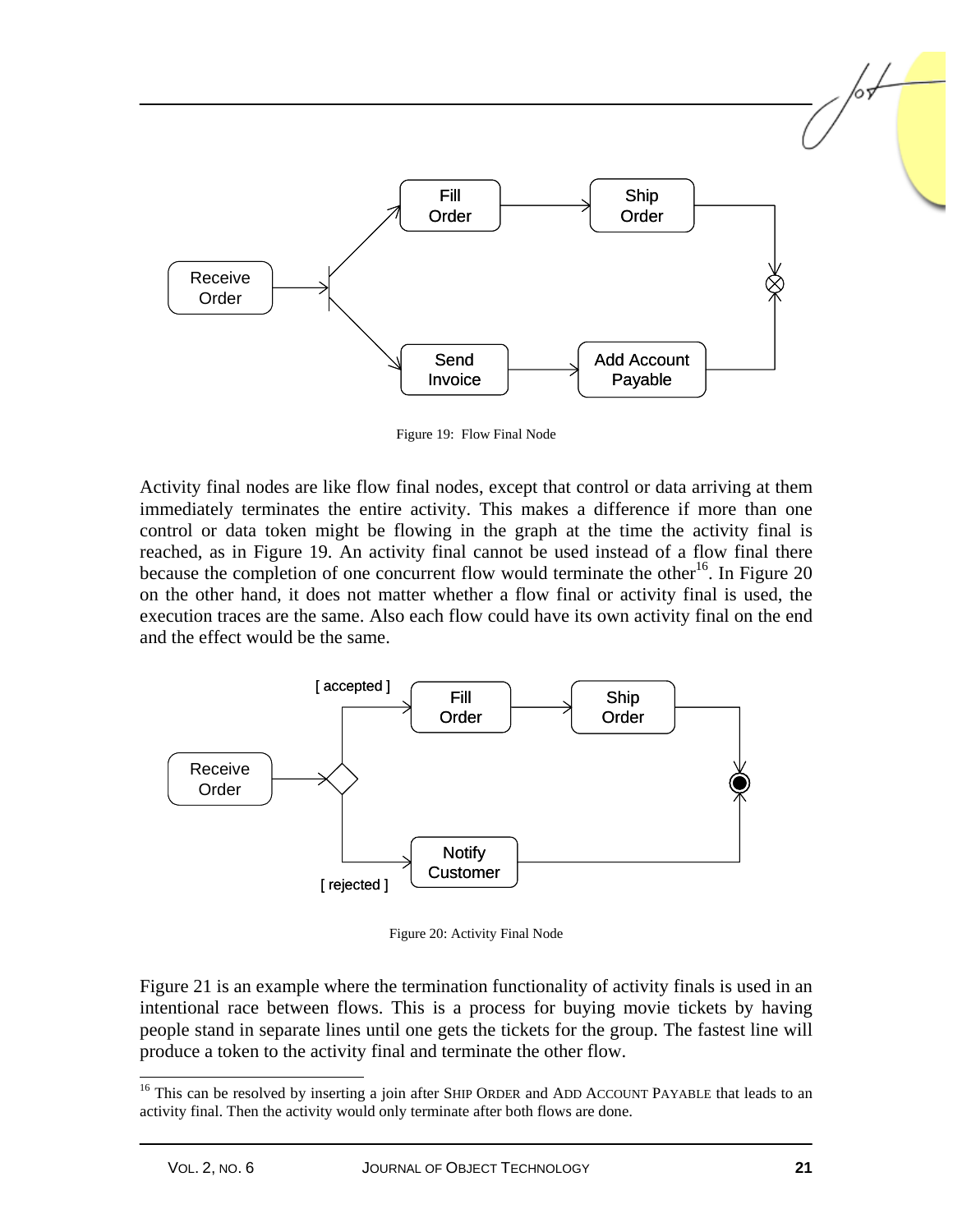

Figure 21: Activity Final Node, Racing Example

### 8 CONCLUSION

This is the third in a series on the UML 2 activity and action models. This article focuses on control nodes, which route control and data through an activity. The execution semantics of each kind of control node is described, along with the differences in concurrency from UML 1.x activities. UML 2 activities do not have the restrictions on concurrent flow that UML 1.x activities inherited from state machines. In particular, UML 2 concurrent flows are fully distributed in execution, not synchronized action-byaction as UML 1.x activities are. UML 2 forks and joins can be more flexibly paired with each other and other control nodes, rather than one-for-one as in UML 1.x activities. UML 2 action outputs and inputs also have concurrency and synchronization semantics, whereas they did not in UML 1.x.

## ACKNOWLEDGEMENTS

Thanks to Evan Wallace and James Odell for their input to this article.

## **REFERENCES**

- [1] Object Management Group, "UML 2.0 Superstructure Specification," [http://www.omg.org/cgi-bin/doc?ptc/03-08-02,](http://www.omg.org/cgi-bin/doc?ptc/03-08-02) August 2003.
- [2] Bock, C., "UML 2 Activity and Action Models, Part 2: Actions," in *Journal of Object Technology*, vol. 2, no. 5, September-October 2003, pp. 41-56. [http://www.jot.fm/issues/issue\\_2003\\_09/column4](http://www.jot.fm/issues/issue_2003_09/column4)